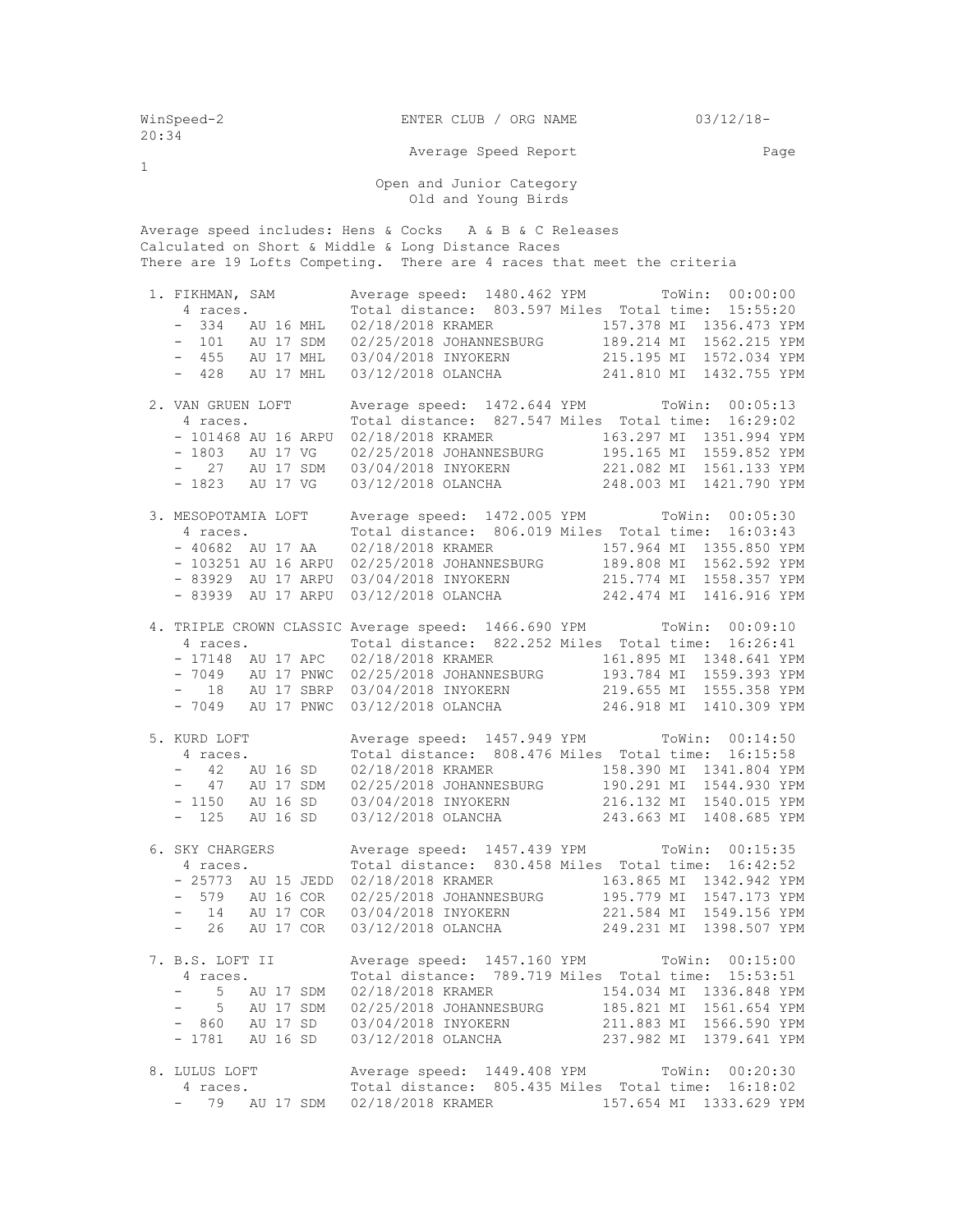- 697 AU 17 SD 02/25/2018 JOHANNESBURG 189.547 MI 1539.259 YPM - 69 AU 17 SDM 03/04/2018 INYOKERN 215.408 MI 1546.204 YPM - 699 AU 17 SDM 03/12/2018 OLANCHA 242.825 MI 1387.344 YPM 9. MILESTONE LOFT Average speed: 1447.372 YPM ToWin: 00:22:05 4 races. Total distance: 812.618 Miles Total time: 16:28:08 - 1321 AU 16 SD 02/18/2018 KRAMER 159.527 MI 1313.129 YPM - 37967 AU 16 JEDD 02/25/2018 JOHANNESBURG 191.400 MI 1565.716 YPM AVERAGE SPEED REPORT (WinSpeed - 2) page 2 - 1572 AU 17 SD 03/04/2018 INYOKERN 217.306 MI 1526.553 YPM<br>- 169 AU 17 SD 03/12/2018 OLANCHA 244.385 MI 1393.599 YPM  $-$  169 AU 17 SD 03/12/2018 OLANCHA 10. SJ LOFT Average speed: 1443.009 YPM ToWin: 00:24:19 4 races. Total distance: 788.436 Miles Total time: 16:01:38 - 123 AU 17 COR 02/18/2018 KRAMER 153.720 MI 1284.769 YPM - 105 AU 17 COR 02/25/2018 JOHANNESBURG 185.503 MI 1539.629 YPM - 83 AU 16 COR 03/04/2018 INYOKERN 211.570 MI 1568.827 YPM - 257 AU 17 SDM 03/12/2018 OLANCHA 237.643 MI 1386.552 YPM 11. Antal Les Average speed: 1440.327 YPM ToWin: 00:27:22 4 races. Total distance: 826.158 Miles Total time: 16:49:31 - 1868 AU 17 SD 02/18/2018 KRAMER 162.734 MI 1296.043 YPM - 241 AU 17 SD 02/25/2018 JOHANNESBURG 194.660 MI 1533.377 YPM - 1880 AU 17 SD 03/04/2018 INYOKERN 220.427 MI 1537.919 YPM - 231 AU 17 SD 03/12/2018 OLANCHA 248.337 MI 1397.102 YPM 12. RED STAR LOFT Average speed: 1440.274 YPM ToWin: 00:26:39 4 races. Total distance: 803.772 Miles Total time: 16:22:12 - 1511 AU 16 SD 02/18/2018 KRAMER 157.244 MI 1284.699 YPM - 1637 AU 17 SD 02/25/2018 JOHANNESBURG 189.135 MI 1530.014 YPM - 1625 AU 17 SD 03/04/2018 INYOKERN 215.001 MI 1545.706 YPM - 1609 AU 17 SD 03/12/2018 OLANCHA 242.392 MI 1401.441 YPM 13. AVITRON Average speed: 1426.993 YPM ToWin: 00:36:42 4 races. Total distance: 823.965 Miles Total time: 16:56:15 - 1232 AU 17 SD 02/18/2018 KRAMER 162.204 MI 1290.034 YPM - 33 AU 16 SDM 02/25/2018 JOHANNESBURG 194.126 MI 1536.621 YPM - 322 AU 16 ARPU 03/04/2018 INYOKERN 219.908 MI 1500.773 YPM - 1218 AU 17 SD 03/12/2018 OLANCHA 247.727 MI 1385.388 YPM 14. CANO, TOM Average speed: 1426.977 YPM ToWin: 00:36:01 4 races. Total distance: 808.605 Miles Total time: 16:37:19 - 298 AU 17 SDM 02/18/2018 KRAMER 158.425 MI 1336.417 YPM - 783 AU 17 SD 02/25/2018 JOHANNESBURG 190.326 MI 1526.782 YPM - 783 AU 17 SD 03/04/2018 INYOKERN 216.169 MI 1473.143 YPM - 783 AU 17 SD 03/12/2018 OLANCHA 243.685 MI 1378.986 YPM 15. GARVER, MILO Average speed: 1421.588 YPM ToWin: 00:39:08 4 races. Total distance: 794.990 Miles Total time: 16:24:14 - 1111 AU 17 SD 02/18/2018 KRAMER 155.416 MI 1264.178 YPM - 1111 AU 17 SD 02/25/2018 JOHANNESBURG 187.182 MI 1539.236 YPM - 1141 AU 17 SD 03/04/2018 INYOKERN 213.274 MI 1501.263 YPM - 1117 AU 17 SD 03/12/2018 OLANCHA 239.118 MI 1385.241 YPM 16. ANTONIO, GERALD Average speed: 1402.532 YPM ToWin: 00:51:53 4 races. Total distance: 785.551 Miles Total time: 16:25:46 - 165 AU 17 SDM 02/18/2018 KRAMER 153.210 MI 1298.527 YPM - 716 AU 16 SD 02/25/2018 JOHANNESBURG 184.911 MI 1501.426 YPM - 714 AU 16 SD 03/04/2018 INYOKERN 211.084 MI 1450.653 YPM - 716 AU 16 SD 03/12/2018 OLANCHA 236.345 MI 1362.688 YPM 17. PNA LOFT Average speed: 1395.123 YPM ToWin: 00:58:46